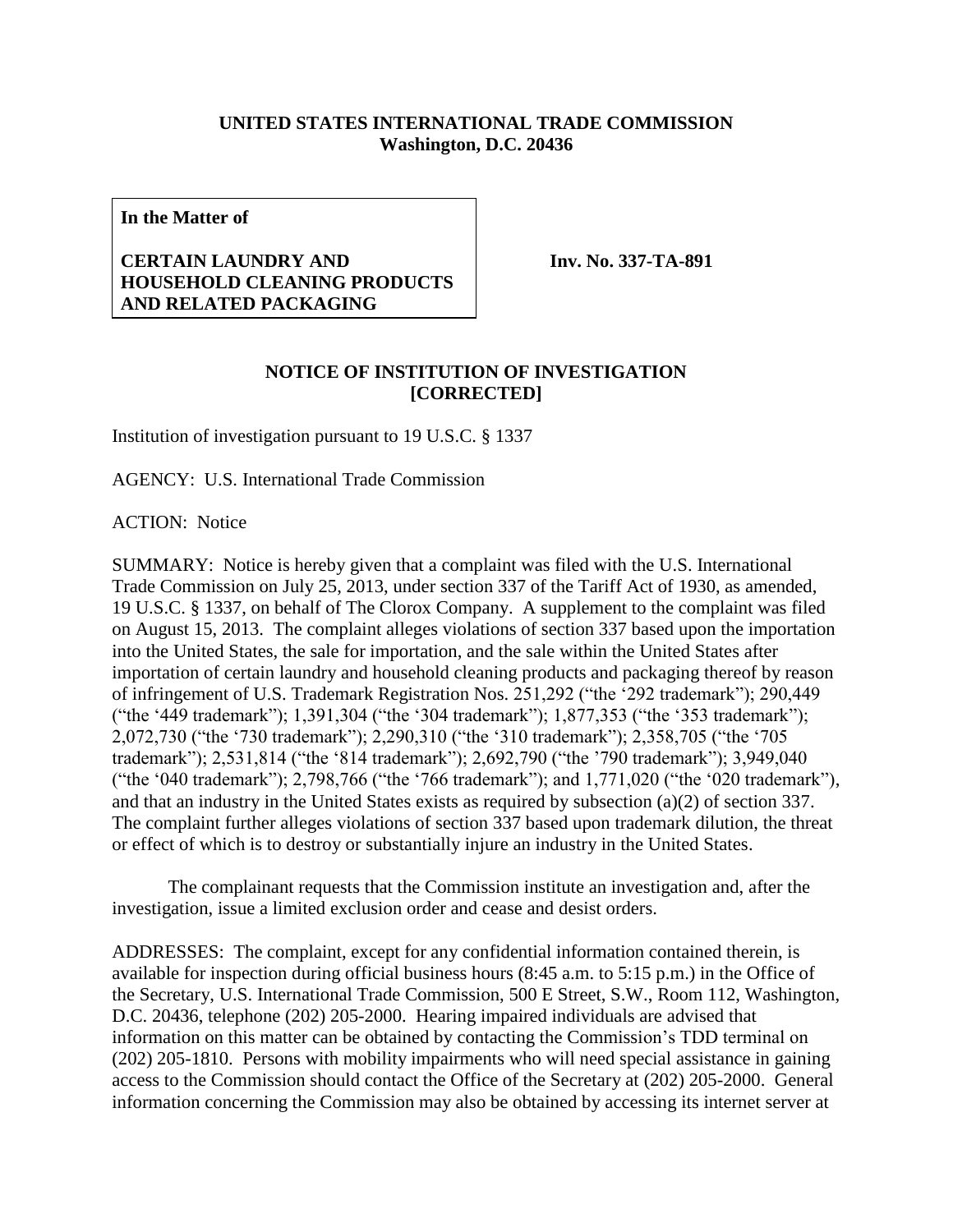http://www.usitc.gov. The public record for this investigation may be viewed on the Commission's electronic docket (EDIS) at http://edis.usitc.gov.

FOR FURTHER INFORMATION CONTACT: The Office of Unfair Import Investigations, U.S. International Trade Commission, telephone (202) 205-2560.

AUTHORITY: The authority for institution of this investigation is contained in section 337 of the Tariff Act of 1930, as amended, and in section 210.10 of the Commission's Rules of Practice and Procedure, 19 C.F.R. § 210.10 (2013).

SCOPE OF INVESTIGATION: Having considered the complaint, the U.S. International Trade Commission, on August 22, 2013, ORDERED THAT –

(1) Pursuant to subsection (b) of section 337 of the Tariff Act of 1930, as amended, an investigation be instituted to determine:

(a) whether there is a violation of subsection  $(a)(1)(C)$  of section 337 in the importation into the United States, the sale for importation, or the sale within the United States after importation of certain laundry and household cleaning products and packaging thereof by reason of infringement of one or more of the '292; '449; '304; '353; '730; '310; '705; '814; '790; '040; '766; and '020 trademarks, and whether an industry in the United States exists as required by subsection (a)(2) of section 337; and

(b) whether there is a violation of subsection  $(a)(1)(A)$  of section 337 in the importation into the United States, the sale for importation, or the sale within the United States after importation of certain laundry and household cleaning products and packaging thereof by reason of trademark dilution, the threat or effect of which is to destroy or substantially injure an industry in the United States.

(2) For the purpose of the investigation so instituted, the following are hereby named as parties upon which this notice of investigation shall be served:

(a) The complainant is:

The Clorox Company 1221 Broadway Oakland, CA 94612

(b) The respondents are the following entities alleged to be in violation of section 337, and are the parties upon which the complaint is to be served:

> Industrias Alen, S.A. de C.V. Blvd. Diaz Ordaz No. 1000 Col. Los Trevino Sta. Catarina, N.L. Mexico